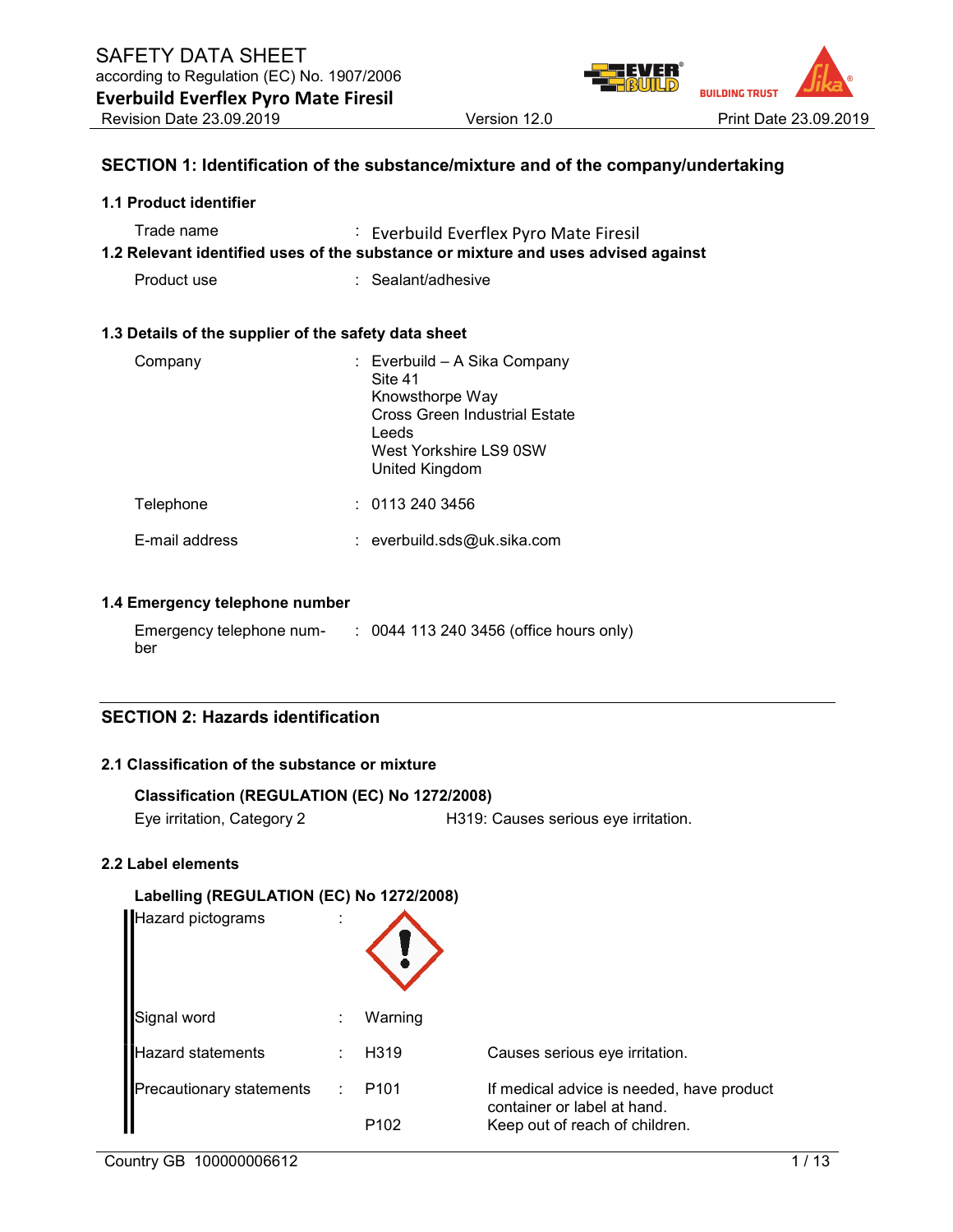according to Regulation (EC) No. 1907/2006 Everbuild Everflex Pyro Mate Firesil

Revision Date 23.09.2019 Version 12.0 Print Date 23.09.2019

**BUILDING TRUST** 

| <b>Prevention:</b>                                                                                                                                             |
|----------------------------------------------------------------------------------------------------------------------------------------------------------------|
| Wash skin thoroughly after handling.<br>P <sub>264</sub><br>Wear eye protection/ face protection.<br>P <sub>280</sub>                                          |
| Response:                                                                                                                                                      |
| P305 + P351 + P338 IF IN EYES: Rinse cautiously with wa-<br>ter for several minutes. Remove contact<br>lenses, if present and easy to do. Continue<br>rinsing. |
| $P337 + P313$<br>If eye irritation persists: Get medical advice/<br>attention.                                                                                 |

#### 2.3 Other hazards

This substance/mixture contains no components considered to be either persistent, bioaccumulative and toxic (PBT), or very persistent and very bioaccumulative (vPvB) at levels of 0.1% or higher.

# SECTION 3: Composition/information on ingredients

#### 3.2 Mixtures

#### **Components**

| Chemical name                          | CAS-No.             | Classification         | Concentration |
|----------------------------------------|---------------------|------------------------|---------------|
|                                        | EC-No.              |                        | (% w/w)       |
|                                        | Registration number |                        |               |
| <b>Internethoxyvinylsilane</b>         | 2768-02-7           | Flam. Liq. 3; H226     | $>= 1 - 2.5$  |
| Contains:                              | 220-449-8           | Acute Tox. 4; H332     |               |
| tetramethyl orthosilicate $\leq 0.2$ % | 01-2119513215-52-   |                        |               |
|                                        | <b>XXXX</b>         |                        |               |
| bis(ethyl acetoacetato-                | 83877-91-2          | Flam. Liq. 3; H226     | $>= 1 - 2.5$  |
| O1',O3)bis(2-methylpropan-1-           | 281-161-6           | Skin Irrit. 2; H315    |               |
| olato)titanium                         | 01-2119968551-31-   | Eye Dam. 1; H318       |               |
| Contains:                              | <b>XXXX</b>         | <b>STOT SE 3; H335</b> |               |
| $2$ -methylpropan-1-ol <= 2 %          |                     | <b>STOT SE 3; H336</b> |               |
| <b>I</b> methanol                      | 67-56-1             | <b>STOT SE 1; H370</b> | < 1           |
|                                        | 200-659-6           | Flam. Liq. 2; H225     |               |
|                                        | 01-2119433307-44-   | Acute Tox. 3; H301     |               |
|                                        | <b>XXXX</b>         | Acute Tox. 3; H331     |               |
|                                        |                     | Acute Tox. 3; H311     |               |
|                                        |                     | <b>STOT SE 1: H370</b> |               |

# SECTION 4: First aid measures

#### 4.1 Description of first aid measures

| General advice | $\therefore$ Move out of dangerous area.<br>Consult a physician.<br>Show this safety data sheet to the doctor in attendance. |
|----------------|------------------------------------------------------------------------------------------------------------------------------|
| If inhaled     | $\therefore$ Move to fresh air.                                                                                              |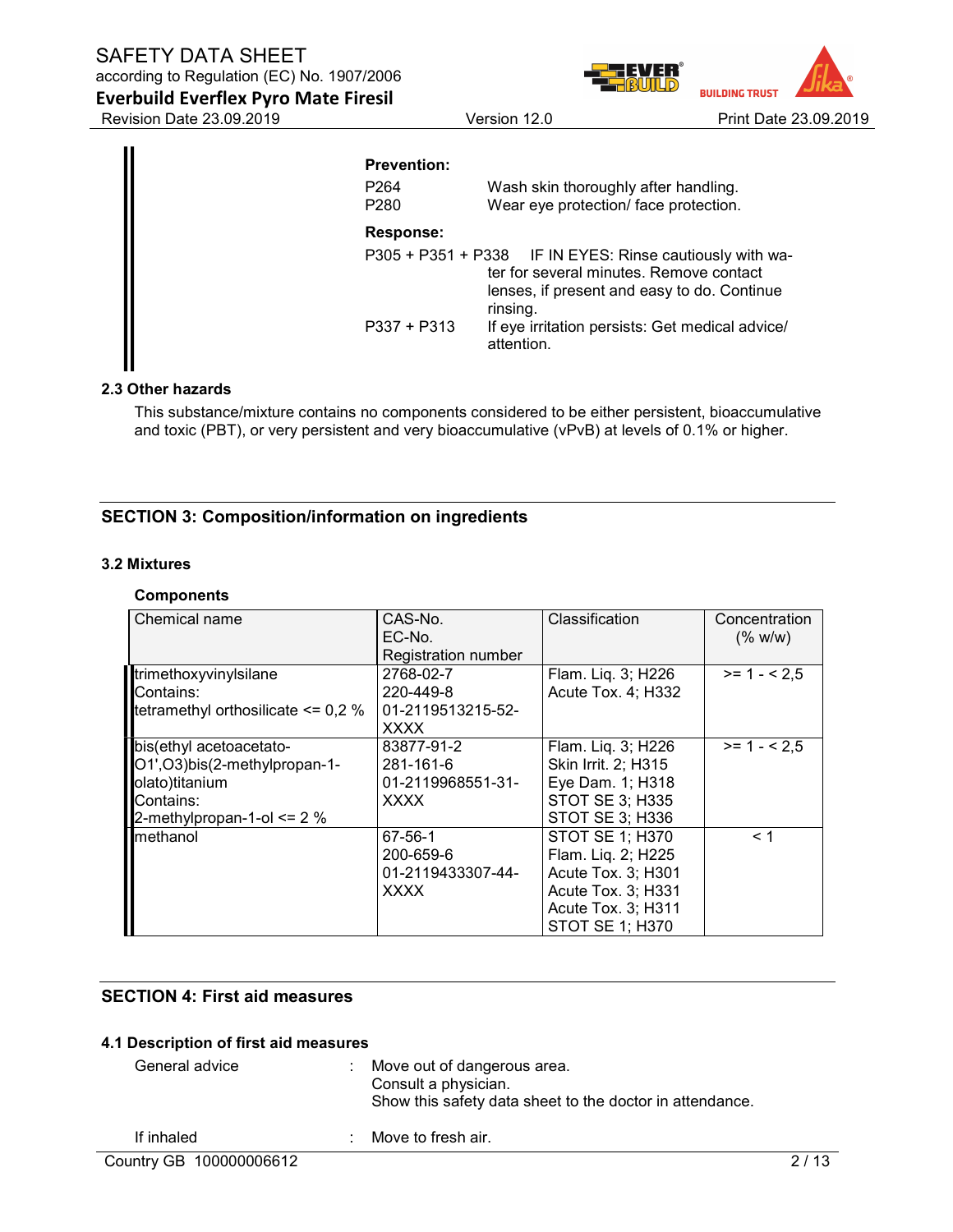according to Regulation (EC) No. 1907/2006

| <b>Everbuild Everflex Pyro Mate Firesil</b>                                                                                             |                                                                                                                                                                                 | <b>BUILDING TRUST</b> |
|-----------------------------------------------------------------------------------------------------------------------------------------|---------------------------------------------------------------------------------------------------------------------------------------------------------------------------------|-----------------------|
| Revision Date 23.09.2019                                                                                                                | Version 12.0                                                                                                                                                                    | Print Date 23.09.2019 |
|                                                                                                                                         | Consult a physician after significant exposure.                                                                                                                                 |                       |
| In case of skin contact                                                                                                                 | Take off contaminated clothing and shoes immediately.<br>Wash off with soap and plenty of water.<br>If symptoms persist, call a physician.                                      |                       |
| In case of eye contact                                                                                                                  | Immediately flush eye(s) with plenty of water.<br>Remove contact lenses.<br>Keep eye wide open while rinsing.<br>If eye irritation persists, consult a specialist.              |                       |
| If swallowed                                                                                                                            | Do not induce vomiting without medical advice.<br>Rinse mouth with water.<br>Do not give milk or alcoholic beverages.<br>Never give anything by mouth to an unconscious person. |                       |
| 4.2 Most important symptoms and effects, both acute and delayed                                                                         |                                                                                                                                                                                 |                       |
| Symptoms                                                                                                                                | Excessive lachrymation<br>See Section 11 for more detailed information on health effects<br>and symptoms.                                                                       |                       |
| <b>Risks</b>                                                                                                                            | irritant effects                                                                                                                                                                |                       |
|                                                                                                                                         | Causes serious eye irritation.                                                                                                                                                  |                       |
|                                                                                                                                         | 4.3 Indication of any immediate medical attention and special treatment needed                                                                                                  |                       |
| Treatment                                                                                                                               | Treat symptomatically.                                                                                                                                                          |                       |
| <b>SECTION 5: Firefighting measures</b>                                                                                                 |                                                                                                                                                                                 |                       |
|                                                                                                                                         |                                                                                                                                                                                 |                       |
|                                                                                                                                         |                                                                                                                                                                                 |                       |
| Suitable extinguishing media                                                                                                            | In case of fire, use water/water spray/water jet/carbon diox-<br>ide/sand/foam/alcohol resistant foam/chemical powder for<br>extinction.                                        |                       |
|                                                                                                                                         |                                                                                                                                                                                 |                       |
| ucts                                                                                                                                    | Hazardous combustion prod- : No hazardous combustion products are known                                                                                                         |                       |
|                                                                                                                                         |                                                                                                                                                                                 |                       |
| 5.1 Extinguishing media<br>5.2 Special hazards arising from the substance or mixture<br>5.3 Advice for firefighters<br>for firefighters | Special protective equipment : In the event of fire, wear self-contained breathing apparatus.                                                                                   |                       |

# SECTION 6: Accidental release measures

# 6.1 Personal precautions, protective equipment and emergency procedures

Personal precautions : Use personal protective equipment.

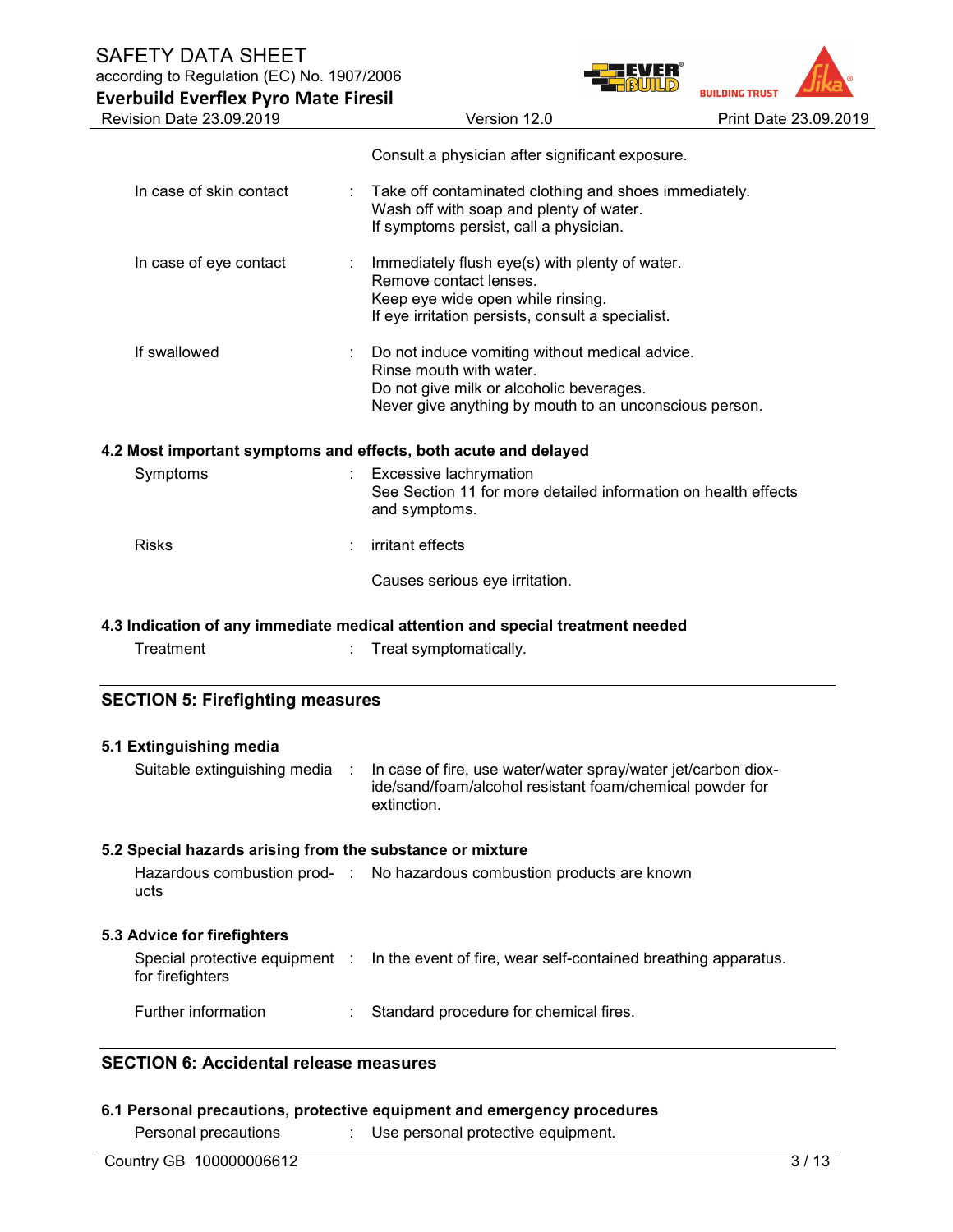

Deny access to unprotected persons.

# 6.2 Environmental precautions Environmental precautions : If the product contaminates rivers and lakes or drains inform respective authorities. 6.3 Methods and material for containment and cleaning up Methods for cleaning up : Soak up with inert absorbent material (e.g. sand, silica gel, acid binder, universal binder, sawdust). Keep in suitable, closed containers for disposal.

#### 6.4 Reference to other sections

For personal protection see section 8.

# SECTION 7: Handling and storage

#### 7.1 Precautions for safe handling

| Advice on safe handling                                                            | Avoid exceeding the given occupational exposure limits (see<br>section 8).<br>Do not get in eyes, on skin, or on clothing.<br>For personal protection see section 8.<br>Smoking, eating and drinking should be prohibited in the ap-<br>plication area.<br>Follow standard hygiene measures when handling chemical<br>products |
|------------------------------------------------------------------------------------|--------------------------------------------------------------------------------------------------------------------------------------------------------------------------------------------------------------------------------------------------------------------------------------------------------------------------------|
| Advice on protection against<br>$\mathcal{L}_{\mathrm{eff}}$<br>fire and explosion | Normal measures for preventive fire protection.                                                                                                                                                                                                                                                                                |
| Hygiene measures<br>÷                                                              | Handle in accordance with good industrial hygiene and safety<br>practice. When using do not eat or drink. When using do not<br>smoke. Wash hands before breaks and at the end of workday.                                                                                                                                      |
| 7.2 Conditions for safe storage, including any incompatibilities                   |                                                                                                                                                                                                                                                                                                                                |
| Requirements for storage<br>areas and containers                                   | : Keep container tightly closed in a dry and well-ventilated<br>place. Store in accordance with local regulations.                                                                                                                                                                                                             |
| Further information on stor-<br>÷<br>age stability                                 | No decomposition if stored and applied as directed.                                                                                                                                                                                                                                                                            |
| 7.3 Specific end use(s)                                                            |                                                                                                                                                                                                                                                                                                                                |
| Specific use(s)                                                                    | Consult most current local Product Data Sheet prior to any                                                                                                                                                                                                                                                                     |

use.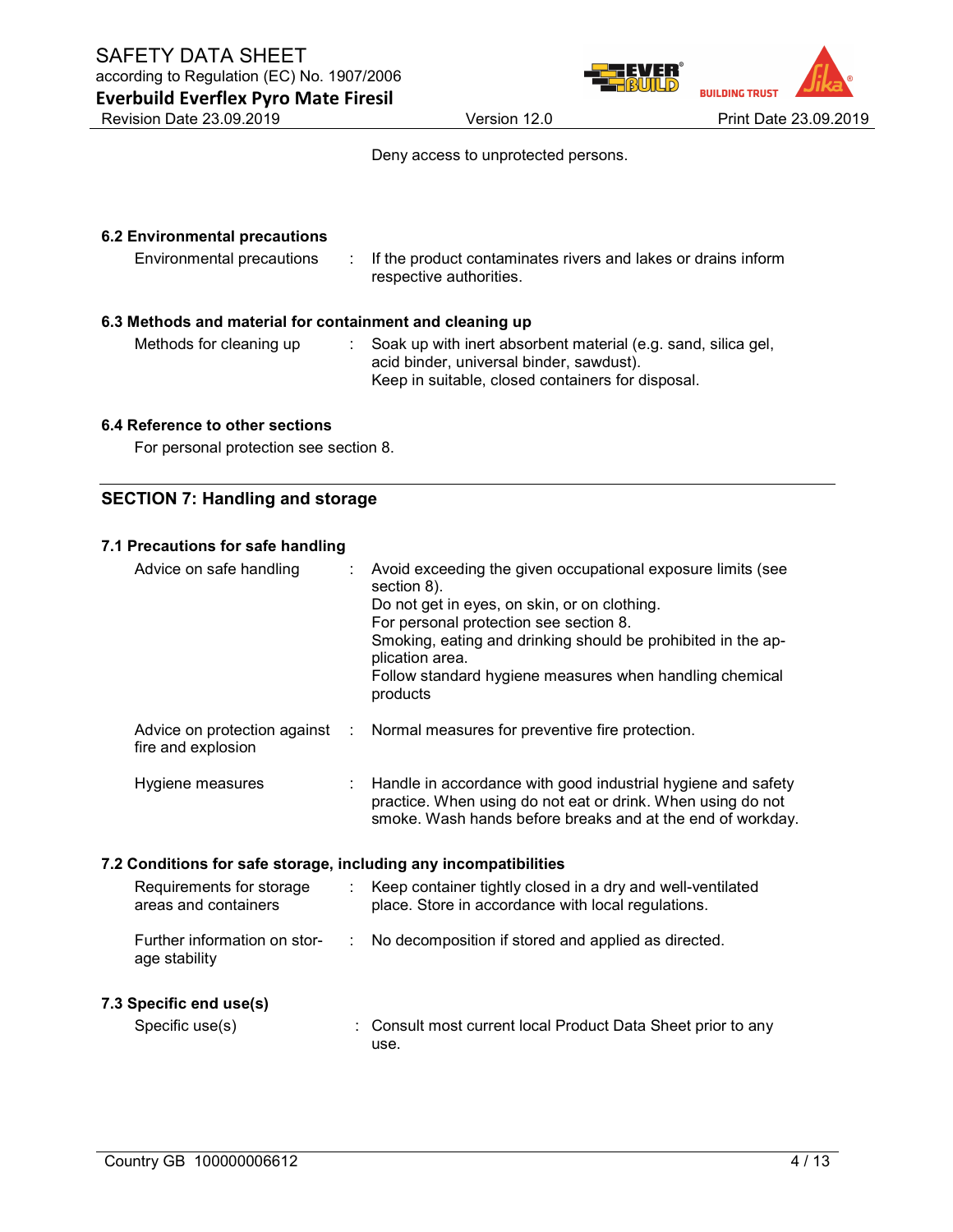

#### SECTION 8: Exposure controls/personal protection

#### 8.1 Control parameters

#### Occupational Exposure Limits

| Components          | CAS-No.                                                                       | Value type (Form | Control parame- | Basis *    |
|---------------------|-------------------------------------------------------------------------------|------------------|-----------------|------------|
|                     |                                                                               | of exposure)     | ters $*$        |            |
| methanol            | 67-56-1                                                                       | <b>TWA</b>       | 200 ppm         | 2006/15/EC |
|                     |                                                                               |                  | 260 mg/m3       |            |
| Further information | Indicative, Identifies the possibility of significant uptake through the skin |                  |                 |            |
|                     |                                                                               | <b>TWA</b>       | $200$ ppm       | GB EH40    |
|                     |                                                                               |                  | 266 mg/m3       |            |
| Further information | Can be absorbed through the skin. The assigned substances are those           |                  |                 |            |
|                     | for which there are concerns that dermal absorption will lead to systemic     |                  |                 |            |
|                     | toxicity.                                                                     |                  |                 |            |
|                     |                                                                               | <b>STEL</b>      | 250 ppm         | GB EH40    |
|                     |                                                                               |                  | 333 mg/m3       |            |
| Further information | Can be absorbed through the skin. The assigned substances are those           |                  |                 |            |
|                     | for which there are concerns that dermal absorption will lead to systemic     |                  |                 |            |
|                     | toxicity.                                                                     |                  |                 |            |
|                     |                                                                               | .                | $\sim$ $\sim$   |            |

\*The above mentioned values are in accordance with the legislation in effect at the date of the release of this safety data sheet.

| Occupational exposure limits of decomposition products |
|--------------------------------------------------------|
|--------------------------------------------------------|

| Components                                                                                          | CAS-No.   | Value type (Form                                                              | Control parame-   | Basis *    |
|-----------------------------------------------------------------------------------------------------|-----------|-------------------------------------------------------------------------------|-------------------|------------|
|                                                                                                     |           | of exposure)                                                                  | ters <sup>*</sup> |            |
| methanol                                                                                            | 67-56-1   | <b>TWA</b>                                                                    | 200 ppm           | 2006/15/EC |
|                                                                                                     |           |                                                                               | 260 mg/m3         |            |
| Further information                                                                                 |           | Indicative, Identifies the possibility of significant uptake through the skin |                   |            |
|                                                                                                     |           | <b>TWA</b>                                                                    | $200$ ppm         | GB EH40    |
|                                                                                                     |           |                                                                               | 266 mg/m3         |            |
| Further information                                                                                 |           | Can be absorbed through the skin. The assigned substances are those           |                   |            |
|                                                                                                     |           | for which there are concerns that dermal absorption will lead to systemic     |                   |            |
|                                                                                                     | toxicity. |                                                                               |                   |            |
|                                                                                                     |           | <b>STEL</b>                                                                   | 250 ppm           | GB EH40    |
|                                                                                                     |           |                                                                               | 333 mg/m3         |            |
| Further information                                                                                 |           | Can be absorbed through the skin. The assigned substances are those           |                   |            |
|                                                                                                     |           | for which there are concerns that dermal absorption will lead to systemic     |                   |            |
|                                                                                                     | toxicity. |                                                                               |                   |            |
| methanol                                                                                            | 67-56-1   | <b>TWA</b>                                                                    | 200 ppm           | 2006/15/EC |
|                                                                                                     |           |                                                                               | 260 mg/m3         |            |
| Further information                                                                                 |           | Indicative, Identifies the possibility of significant uptake through the skin |                   |            |
|                                                                                                     |           | <b>TWA</b>                                                                    | 200 ppm           | GB EH40    |
|                                                                                                     |           |                                                                               | 266 mg/m3         |            |
| Further information                                                                                 |           | Can be absorbed through the skin. The assigned substances are those           |                   |            |
|                                                                                                     |           | for which there are concerns that dermal absorption will lead to systemic     |                   |            |
|                                                                                                     | toxicity. |                                                                               |                   |            |
|                                                                                                     |           | <b>STEL</b>                                                                   | 250 ppm           | GB EH40    |
|                                                                                                     |           |                                                                               | 333 mg/m3         |            |
| Further information                                                                                 |           | Can be absorbed through the skin. The assigned substances are those           |                   |            |
|                                                                                                     |           | for which there are concerns that dermal absorption will lead to systemic     |                   |            |
|                                                                                                     | toxicity. |                                                                               |                   |            |
| . The above mentioned values are in accordance with the legislation in effect at the date of the re |           |                                                                               |                   |            |

The above mentioned values are in accordance with the legislation in effect at the date of the release of this safety data sheet.

#### Derived No Effect Level (DNEL) according to Regulation (EC) No. 1907/2006:

| name<br>"Substance ∗ | '−nd<br>Use   | routes<br>Exposure | <br>health<br>Potential<br>effects | Value         |
|----------------------|---------------|--------------------|------------------------------------|---------------|
| methanol             | w.<br>'orkers | Skin<br>contact    |                                    | `ma/mသ<br>4 U |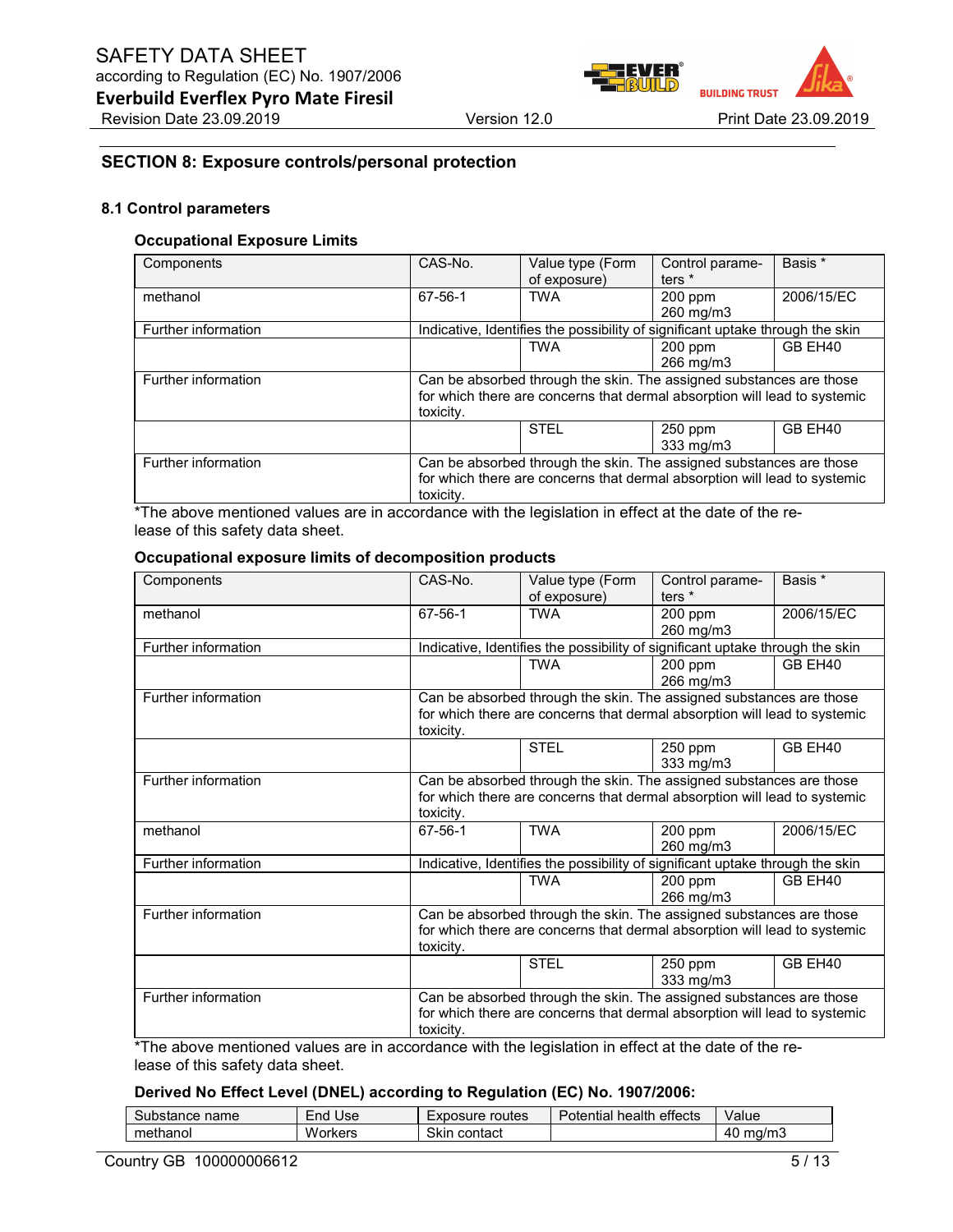according to Regulation (EC) No. 1907/2006

**BUILDING TRUST** 

Everbuild Everflex Pyro Mate Firesil Revision Date 23.09.2019 Version 12.0 Print Date 23.09.2019

| Remarks: | Exposure time: 8 h |              |              |
|----------|--------------------|--------------|--------------|
|          | Consumers          | Skin contact | 260<br>ma/m3 |
| Remarks: | Exposure time: 8 h |              |              |

#### 8.2 Exposure controls

| Personal protective equipment |                                                                                                                                                                                                                                                                                                                                                                                                                                                                                                                                                                                                                                                                  |
|-------------------------------|------------------------------------------------------------------------------------------------------------------------------------------------------------------------------------------------------------------------------------------------------------------------------------------------------------------------------------------------------------------------------------------------------------------------------------------------------------------------------------------------------------------------------------------------------------------------------------------------------------------------------------------------------------------|
| Eye protection<br>÷           | Safety glasses with side-shields conforming to EN166<br>Eye wash bottle with pure water                                                                                                                                                                                                                                                                                                                                                                                                                                                                                                                                                                          |
| Hand protection               | Chemical-resistant, impervious gloves complying with an ap-<br>proved standard must be worn at all times when handling<br>chemical products. Reference number EN 374. Follow manu-<br>facturer specifications.                                                                                                                                                                                                                                                                                                                                                                                                                                                   |
|                               | Suitable for short time use or protection against splashes:<br>Butyl rubber/nitrile rubber gloves (0,4 mm)<br>Contaminated gloves should be removed.<br>Suitable for permanent exposure:<br>Viton gloves (0.4 mm),<br>breakthrough time > 30 min.                                                                                                                                                                                                                                                                                                                                                                                                                |
| Skin and body protection      | Protective clothing (e.g. Safety shoes acc. to EN ISO 20345,<br>long-sleeved working clothing, long trousers). Rubber aprons<br>and protective boots are additionaly recommended for mixing<br>and stirring work.                                                                                                                                                                                                                                                                                                                                                                                                                                                |
| Respiratory protection        | : Respirator selection must be based on known or anticipated<br>exposure levels, the hazards of the product and the safe work-<br>ing limits of the selected respirator.<br>organic vapor filter (Type A)<br>A1: < 1000 ppm; A2: < 5000 ppm; A3: < 10000 ppm<br>Ensure adequate ventilation. This can be achieved by local<br>exhaust extraction or by general ventilation. (EN 689 - Meth-<br>ods for determining inhalation exposure). This applies in par-<br>ticular to the mixing / stirring area. In case this is not sufficent<br>to keep the concentrations under the occupational exposure<br>limits then respiration protection measures must be used. |

#### Environmental exposure controls

General advice : If the product contaminates rivers and lakes or drains inform respective authorities.

# SECTION 9: Physical and chemical properties

#### 9.1 Information on basic physical and chemical properties

| Appearance      | paste             |
|-----------------|-------------------|
| Colour          | : various         |
| Odour           | No data available |
| Odour Threshold | No data available |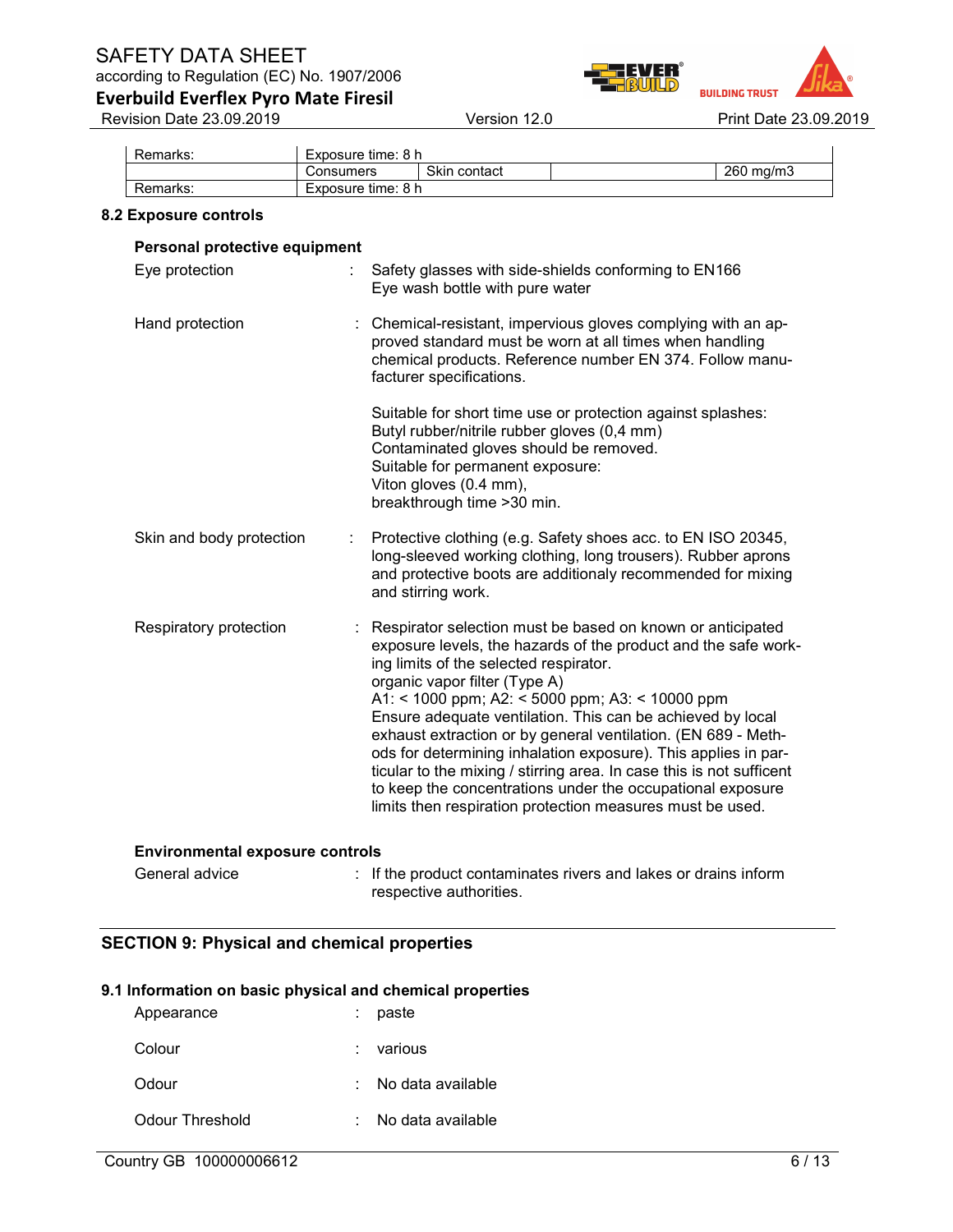according to Regulation (EC) No. 1907/2006 Everbuild Everflex Pyro Mate Firesil





| Revision Date 23.09.2019                              |            | Version 12.0                 | Print Date 23.09.2019 |
|-------------------------------------------------------|------------|------------------------------|-----------------------|
| pH                                                    |            | No data available            |                       |
| Melting point/range / Freezing :<br>point             |            | No data available            |                       |
| Boiling point/boiling range                           | ÷          | No data available            |                       |
| Flash point                                           |            | >93 °C<br>Method: closed cup |                       |
| Evaporation rate                                      |            | No data available            |                       |
| Flammability (solid, gas)                             | ÷          | No data available            |                       |
| Upper explosion limit / Upper<br>flammability limit   | $\sim 100$ | No data available            |                       |
| Lower explosion limit / Lower :<br>flammability limit |            | No data available            |                       |
| Vapour pressure                                       | ÷.         | 0,01 hPa                     |                       |
| Relative vapour density                               |            | No data available            |                       |
| Density                                               |            | ca. 1,35 g/cm3 (20 °C)       |                       |
| Solubility(ies)<br>Water solubility                   | ÷          | insoluble                    |                       |
| Solubility in other solvents                          | $\pm$      | No data available            |                       |
| Partition coefficient: n-<br>octanol/water            |            | No data available            |                       |
| Auto-ignition temperature                             | ÷          | No data available            |                       |
| Decomposition temperature                             |            | No data available            |                       |
| Viscosity<br>Viscosity, dynamic                       |            | No data available            |                       |
| Viscosity, kinematic                                  |            | $>$ 20,5 mm2/s (40 °C)       |                       |
| <b>Explosive properties</b>                           |            | No data available            |                       |
| Oxidizing properties                                  |            | No data available            |                       |

# 9.2 Other information

No data available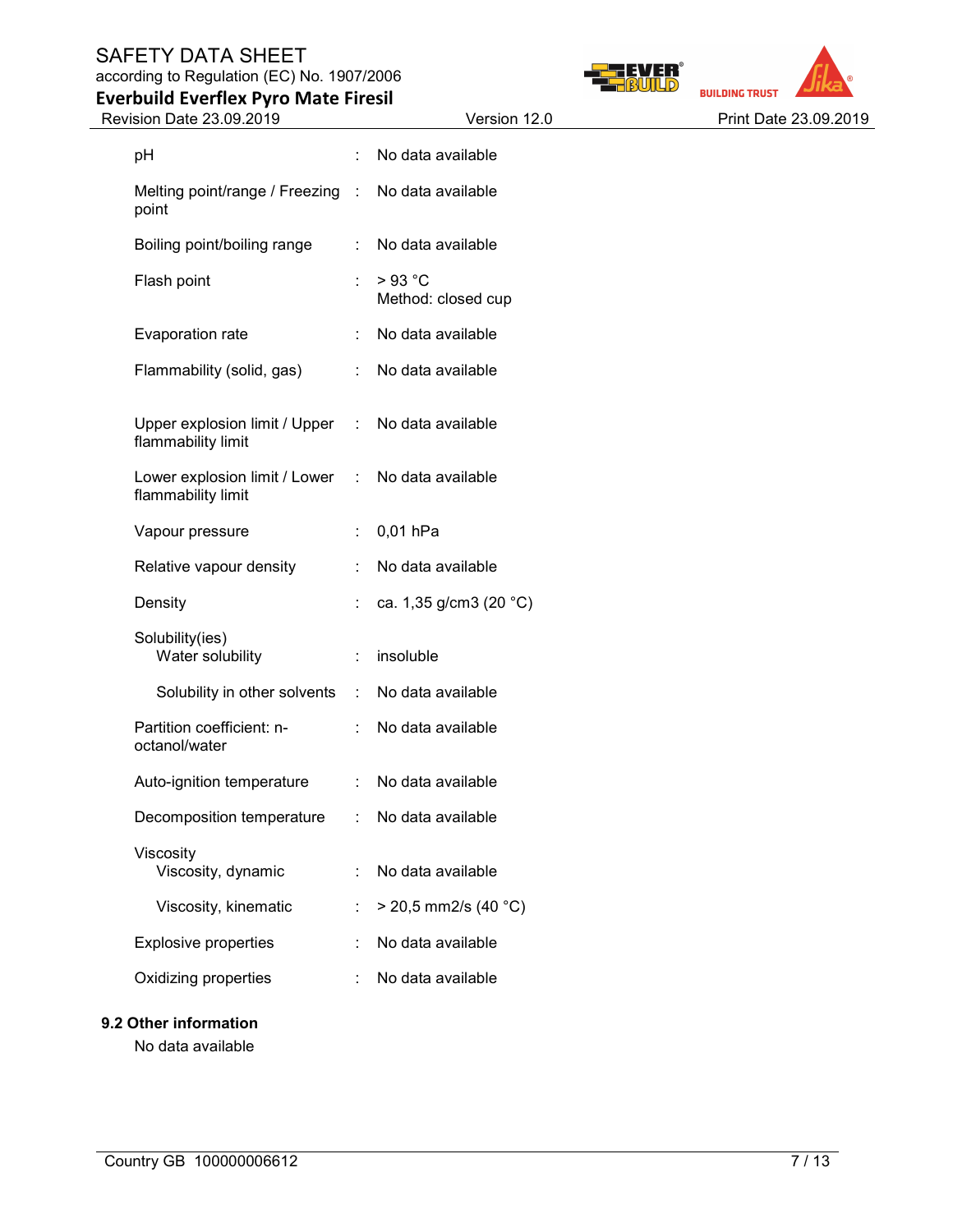SECTION 10: Stability and reactivity

Revision Date 23.09.2019 Version 12.0 Print Date 23.09.2019

**BUILDING TRUST** 

| and the contract of the contract of the contract of the contract of the contract of the contract of the contract of |  |  |
|---------------------------------------------------------------------------------------------------------------------|--|--|
|                                                                                                                     |  |  |
|                                                                                                                     |  |  |
|                                                                                                                     |  |  |
| ○ 1999年1月19日,1999年1月1日,1999年1月1日,1999年1月1日,1999年1月1日,1999年1月1日,1999年1月1日,1999年1月1                                   |  |  |
|                                                                                                                     |  |  |
|                                                                                                                     |  |  |
|                                                                                                                     |  |  |
|                                                                                                                     |  |  |
|                                                                                                                     |  |  |
|                                                                                                                     |  |  |

#### 10.1 Reactivity

No dangerous reaction known under conditions of normal use.

#### 10.2 Chemical stability

The product is chemically stable.

#### 10.3 Possibility of hazardous reactions

Hazardous reactions : Stable under recommended storage conditions.

#### 10.4 Conditions to avoid

| Conditions to avoid |  | No data available |
|---------------------|--|-------------------|
|---------------------|--|-------------------|

### 10.5 Incompatible materials

Materials to avoid : No data available

#### 10.6 Hazardous decomposition products

Hazardous decomposition products : methanol Hazardous decomposition products : methanol

# SECTION 11: Toxicological information

#### 11.1 Information on toxicological effects

#### Acute toxicity

Not classified based on available information.

### Components:

 $\mathbf{u}$ 

| trimethoxyvinylsilane:    |                                                                                                                                           |
|---------------------------|-------------------------------------------------------------------------------------------------------------------------------------------|
| Acute oral toxicity       | LD50 Oral (Rat): ca. 7.120 mg/kg                                                                                                          |
| Acute inhalation toxicity | LC50: ca. 16,8 mg/l<br>t.<br>Exposure time: 4 h<br>Test atmosphere: dust/mist                                                             |
| Acute dermal toxicity     | LD50: 3.540 mg/kg<br>÷.                                                                                                                   |
| <b>Methanol:</b>          |                                                                                                                                           |
| Acute inhalation toxicity | Acute toxicity estimate: 3 mg/l<br>÷.<br>Exposure time: 4 h<br>Test atmosphere: vapour<br>Method: Converted acute toxicity point estimate |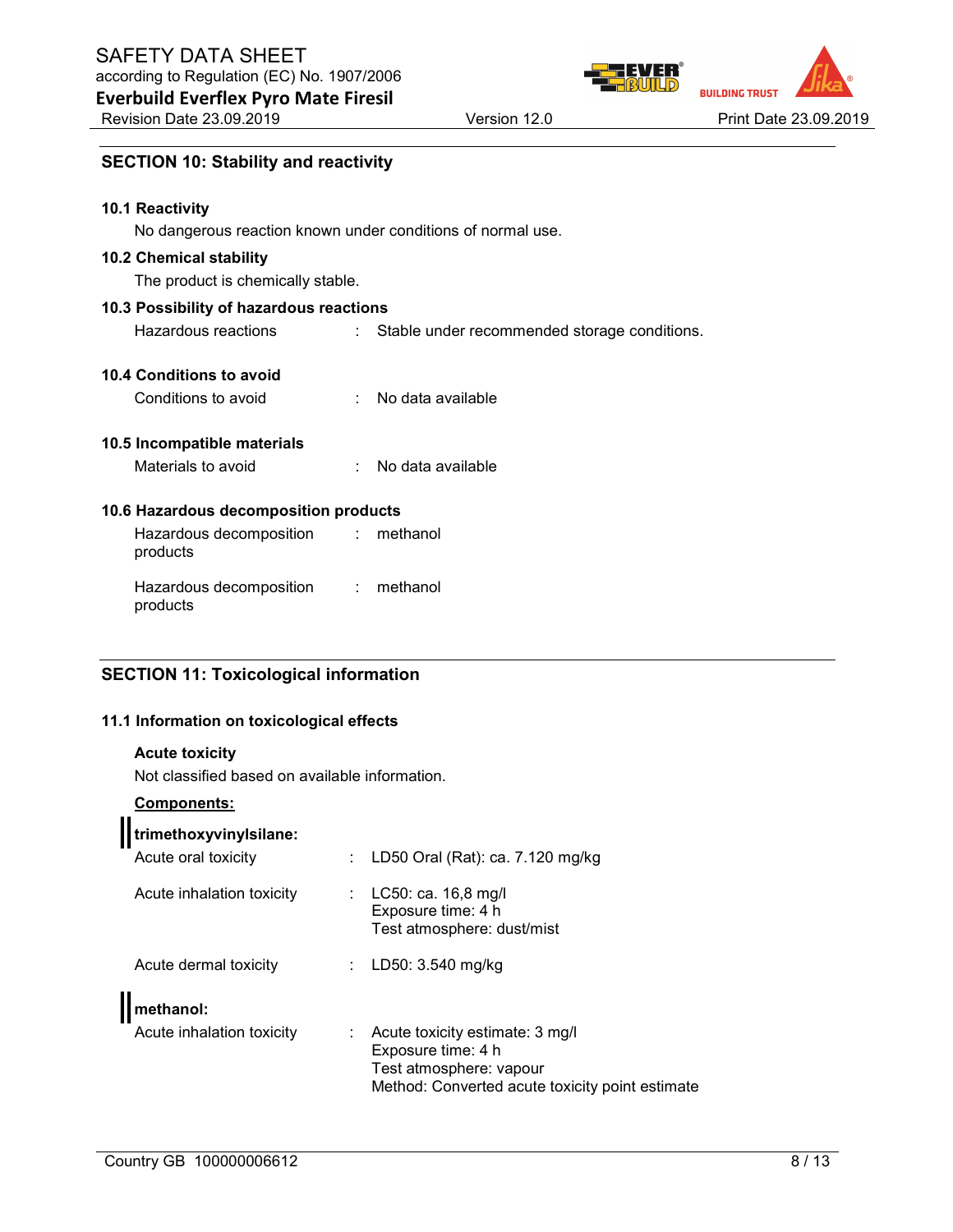Everbuild Everflex Pyro Mate Firesil

**BUILDING TRUST** 

Revision Date 23.09.2019 **Version 12.0** Print Date 23.09.2019

### Skin corrosion/irritation

Not classified based on available information.

### Serious eye damage/eye irritation Causes serious eye irritation.

#### Respiratory or skin sensitisation

#### Skin sensitisation Not classified based on available information.

### Respiratory sensitisation Not classified based on available information.

#### Germ cell mutagenicity

Not classified based on available information.

### **Carcinogenicity**

Not classified based on available information.

# Reproductive toxicity

Not classified based on available information.

# STOT - single exposure

Not classified based on available information.

### STOT - repeated exposure

Not classified based on available information.

### Aspiration toxicity

Not classified based on available information.

# SECTION 12: Ecological information

### 12.1 Toxicity

No data available

### 12.2 Persistence and degradability

No data available

# 12.3 Bioaccumulative potential

No data available

### 12.4 Mobility in soil

No data available

# 12.5 Results of PBT and vPvB assessment

### Product:

Assessment : This substance/mixture contains no components considered to be either persistent, bioaccumulative and toxic (PBT), or very persistent and very bioaccumulative (vPvB) at levels of 0.1% or higher..

### 12.6 Other adverse effects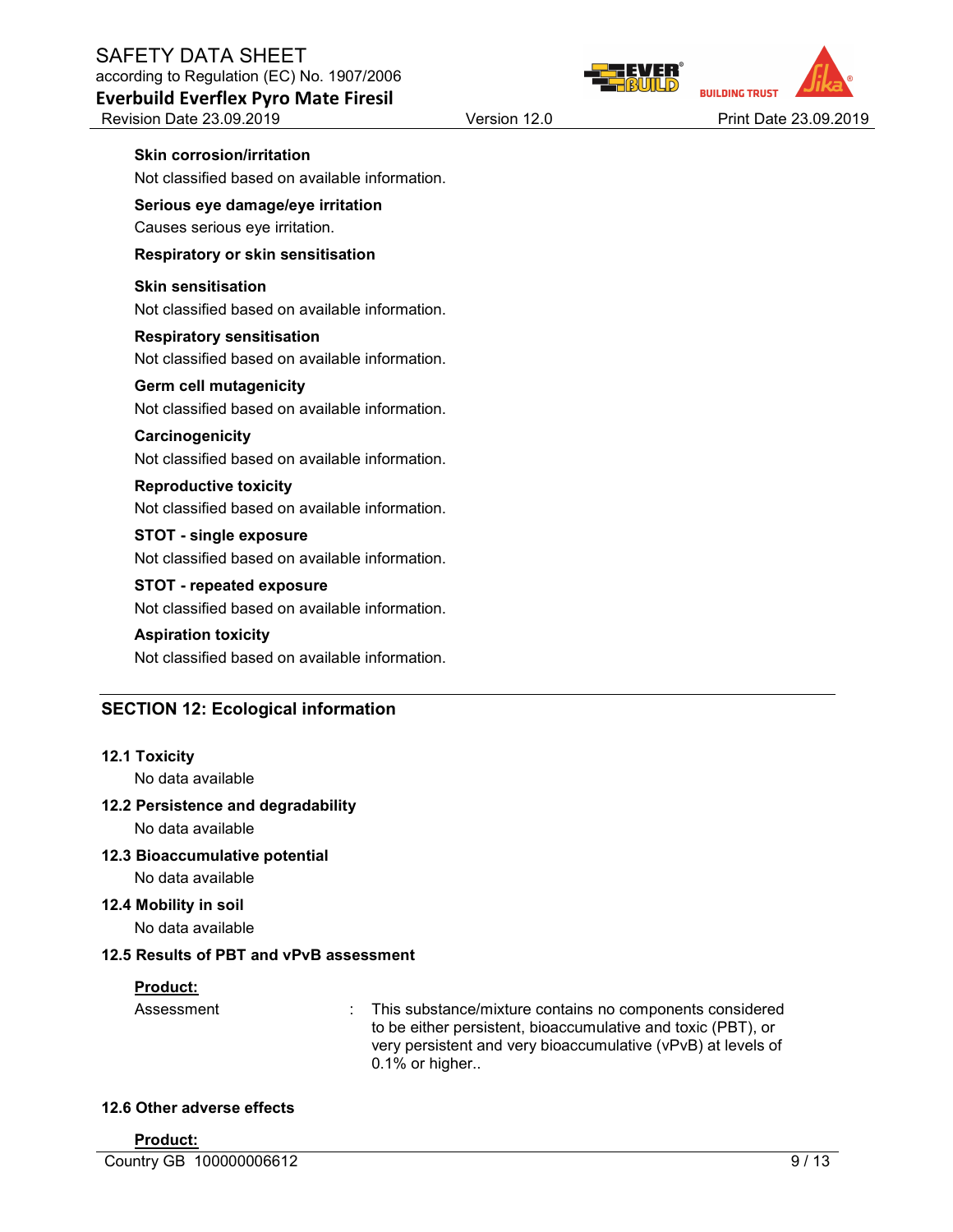**BUILDING TRUST** 

Everbuild Everflex Pyro Mate Firesil Revision Date 23.09.2019 **Version 12.0 Print Date 23.09.2019 Print Date 23.09.2019** 

Additional ecological information

: There is no data available for this product.

### SECTION 13: Disposal considerations

#### 13.1 Waste treatment methods

| Product                  | The generation of waste should be avoided or minimized<br>wherever possible.<br>Empty containers or liners may retain some product residues.<br>This material and its container must be disposed of in a safe<br>way.<br>Dispose of surplus and non-recyclable products via a licensed<br>waste disposal contractor.<br>Disposal of this product, solutions and any by-products should<br>at all times comply with the requirements of environmental<br>protection and waste disposal legislation and any regional<br>local authority requirements.<br>Avoid dispersal of spilled material and runoff and contact with<br>soil, waterways, drains and sewers. |
|--------------------------|---------------------------------------------------------------------------------------------------------------------------------------------------------------------------------------------------------------------------------------------------------------------------------------------------------------------------------------------------------------------------------------------------------------------------------------------------------------------------------------------------------------------------------------------------------------------------------------------------------------------------------------------------------------|
| European Waste Catalogue | 08 04 09* waste adhesives and sealants containing organic<br>solvents or other dangerous substances                                                                                                                                                                                                                                                                                                                                                                                                                                                                                                                                                           |
| Contaminated packaging   | $\pm$ 15 01 10 <sup>*</sup> packaging containing residues of or contaminated<br>by dangerous substances                                                                                                                                                                                                                                                                                                                                                                                                                                                                                                                                                       |

# SECTION 14: Transport information

### 14.1 UN number

Not regulated as a dangerous good

### 14.2 UN proper shipping name

Not regulated as a dangerous good

#### 14.3 Transport hazard class(es)

Not regulated as a dangerous good

### 14.4 Packing group

Not regulated as a dangerous good

### 14.5 Environmental hazards

Not regulated as a dangerous good

### 14.6 Special precautions for user

Not applicable

# 14.7 Transport in bulk according to Annex II of Marpol and the IBC Code

Not applicable for product as supplied.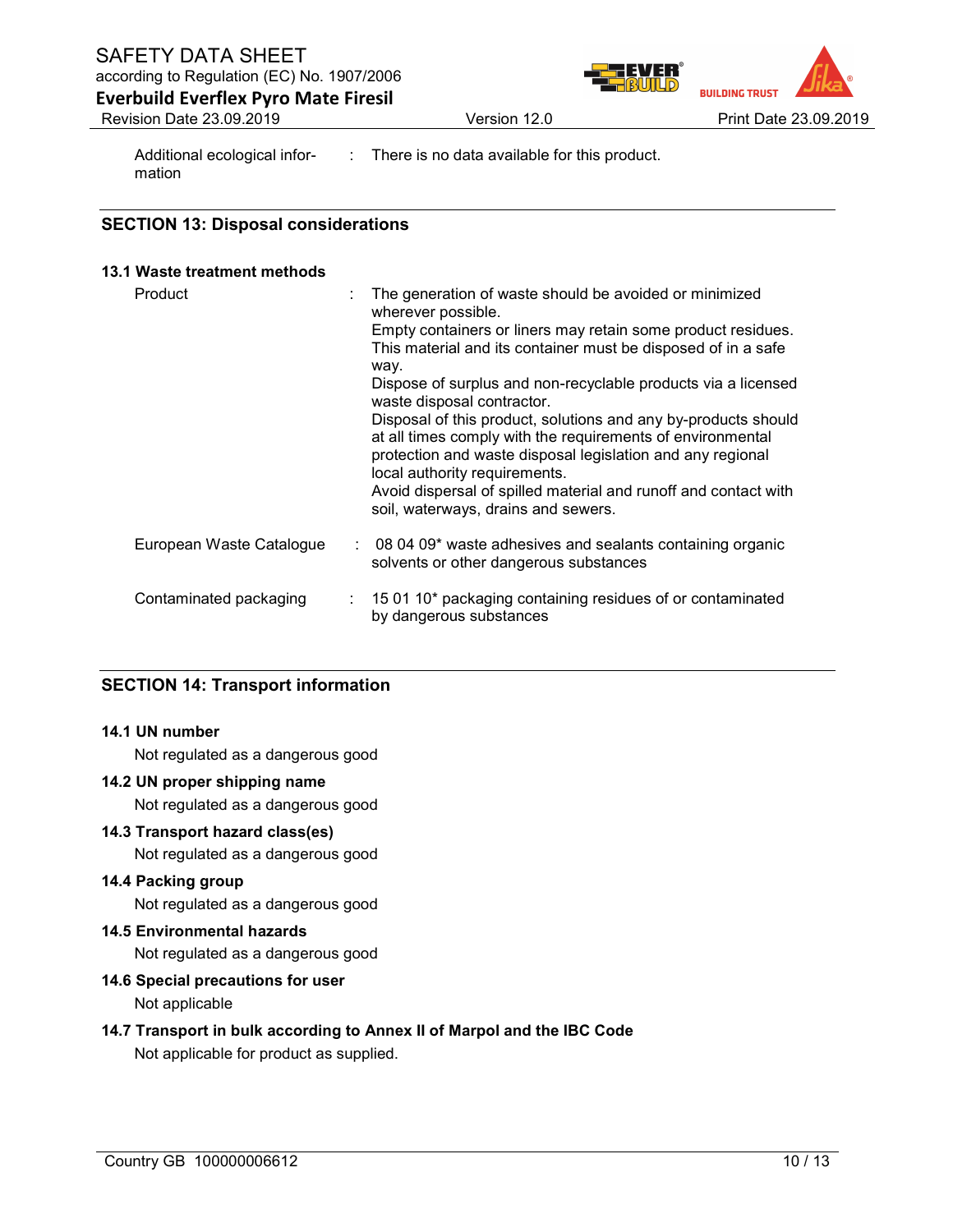

#### SECTION 15: Regulatory information

| International Chemical Weapons Convention (CWC)<br>Schedules of Toxic Chemicals and Precursors                                                       |                                                                                                                                                                                                             |   | 15.1 Safety, health and environmental regulations/legislation specific for the substance or mixture<br>Not applicable |
|------------------------------------------------------------------------------------------------------------------------------------------------------|-------------------------------------------------------------------------------------------------------------------------------------------------------------------------------------------------------------|---|-----------------------------------------------------------------------------------------------------------------------|
| REACH - Candidate List of Substances of Very High<br>Concern for Authorisation (Article 59).                                                         |                                                                                                                                                                                                             |   | None of the components are listed<br>$(=>0.1\%).$                                                                     |
| REACH - List of substances subject to authorisation<br>(Annex XIV)                                                                                   |                                                                                                                                                                                                             |   | Not applicable                                                                                                        |
| Regulation (EC) No 1005/2009 on substances that de-<br>plete the ozone layer                                                                         |                                                                                                                                                                                                             |   | Not applicable                                                                                                        |
| Regulation (EC) No 850/2004 on persistent organic pol-<br>lutants                                                                                    |                                                                                                                                                                                                             |   | Not applicable                                                                                                        |
| Regulation (EC) No 649/2012 of the European Parlia-<br>ment and the Council concerning the export and import<br>of dangerous chemicals               |                                                                                                                                                                                                             | ÷ | Not applicable                                                                                                        |
| REACH - Restrictions on the manufacture, placing on<br>the market and use of certain dangerous substances,<br>preparations and articles (Annex XVII) |                                                                                                                                                                                                             |   | Not applicable                                                                                                        |
| <b>REACH Information:</b>                                                                                                                            | All substances contained in our Products are<br>- registered by our upstream suppliers, and/or<br>- registered by us, and/or<br>- excluded from the regulation, and/or<br>- exempted from the registration. |   |                                                                                                                       |
| jor-accident hazards involving dangerous substances.                                                                                                 | Not applicable                                                                                                                                                                                              |   | Seveso III: Directive 2012/18/EU of the European Parliament and of the Council on the control of ma-                  |
| Volatile organic compounds<br>÷                                                                                                                      | (VOCV)<br>no VOC duties                                                                                                                                                                                     |   | Law on the incentive tax for volatile organic compounds<br>Volatile organic compounds (VOC) content: 0,21 %           |

Directive 2010/75/EU of 24 November 2010 on industrial emissions (integrated pollution prevention and control) Volatile organic compounds (VOC) content: 0,21 %

If other regulatory information applies that is not already provided elsewhere in the Safety Data Sheet, then it is described in this subsection.

| Health, safety and environ-   | : Environmental Protection Act 1990 & Subsidiary Regulations |
|-------------------------------|--------------------------------------------------------------|
| mental regulation/legislation | Health and Safety at Work Act 1974 & Subsidiary Regulations  |
| specific for the substance or | Control of Substances Hazardous to Health Regulations        |
| mixture:                      | (COSHH)                                                      |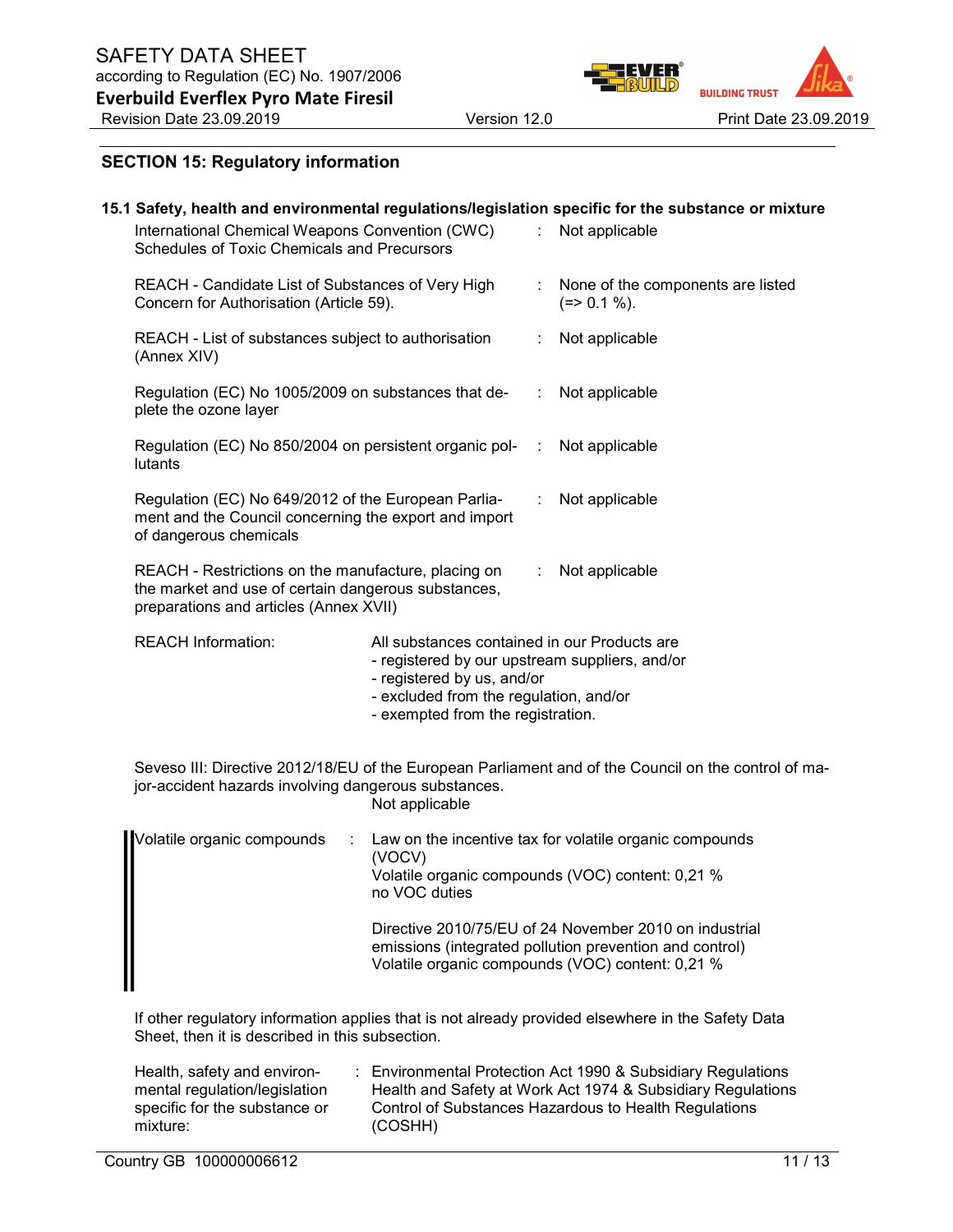

May be subject to the Control of Major Accident Hazards Regulations (COMAH), and amendments.

#### 15.2 Chemical safety assessment

No Chemical Safety Assessment has been carried out for this mixture by the supplier.

### SECTION 16: Other information

#### Full text of H-Statements

| H <sub>225</sub>                 | Highly flammable liquid and vapour.                            |
|----------------------------------|----------------------------------------------------------------|
| H <sub>226</sub>                 | Flammable liquid and vapour.                                   |
| H301                             | Toxic if swallowed.                                            |
| H311                             | Toxic in contact with skin.                                    |
| H315                             | Causes skin irritation.                                        |
| H318                             | Causes serious eye damage.                                     |
| H331                             | Toxic if inhaled.                                              |
| H332                             | Harmful if inhaled.                                            |
| H335                             | May cause respiratory irritation.                              |
| H336                             | May cause drowsiness or dizziness.                             |
| H370                             | Causes damage to organs.                                       |
| Full text of other abbreviations |                                                                |
| Acute Tox.                       | Acute toxicity                                                 |
| Eye Dam.                         | Serious eye damage                                             |
| Flam. Liq.                       | Flammable liquids                                              |
| Skin Irrit.                      | Skin irritation                                                |
| STOT SE                          | Specific target organ toxicity - single exposure               |
| 2006/15/EC                       | Europe. Indicative occupational exposure limit values          |
| GB EH40                          | UK. EH40 WEL - Workplace Exposure Limits                       |
| 2006/15/EC / TWA                 | Limit Value - eight hours                                      |
| GB EH40 / TWA                    | Long-term exposure limit (8-hour TWA reference period)         |
| GB EH40 / STEL                   | Short-term exposure limit (15-minute reference period)         |
| <b>ADR</b>                       | European Agreement concerning the International Carriage of    |
|                                  | Dangerous Goods by Road                                        |
| <b>CAS</b>                       | <b>Chemical Abstracts Service</b>                              |
| <b>DNEL</b>                      | Derived no-effect level                                        |
| <b>EC50</b>                      | Half maximal effective concentration                           |
| <b>GHS</b>                       | <b>Globally Harmonized System</b>                              |
| <b>IATA</b>                      | International Air Transport Association                        |
| <b>IMDG</b>                      | International Maritime Code for Dangerous Goods                |
| LD50                             | Median lethal dosis (the amount of a material, given all at    |
|                                  | once, which causes the death of 50% (one half) of a group of   |
|                                  | test animals)                                                  |
| <b>LC50</b>                      | Median lethal concentration (concentrations of the chemical in |
|                                  | air that kills 50% of the test animals during the observation  |
|                                  | period)                                                        |
| <b>MARPOL</b>                    | International Convention for the Prevention of Pollution from  |
|                                  | Ships, 1973 as modified by the Protocol of 1978                |
| <b>OEL</b>                       | Occupational Exposure Limit                                    |
| <b>PBT</b>                       | Persistent, bioaccumulative and toxic                          |
| <b>PNEC</b>                      | Predicted no effect concentration                              |
| <b>REACH</b>                     | Regulation (EC) No 1907/2006 of the European Parliament        |
|                                  | and of the Council of 18 December 2006 concerning the Reg-     |